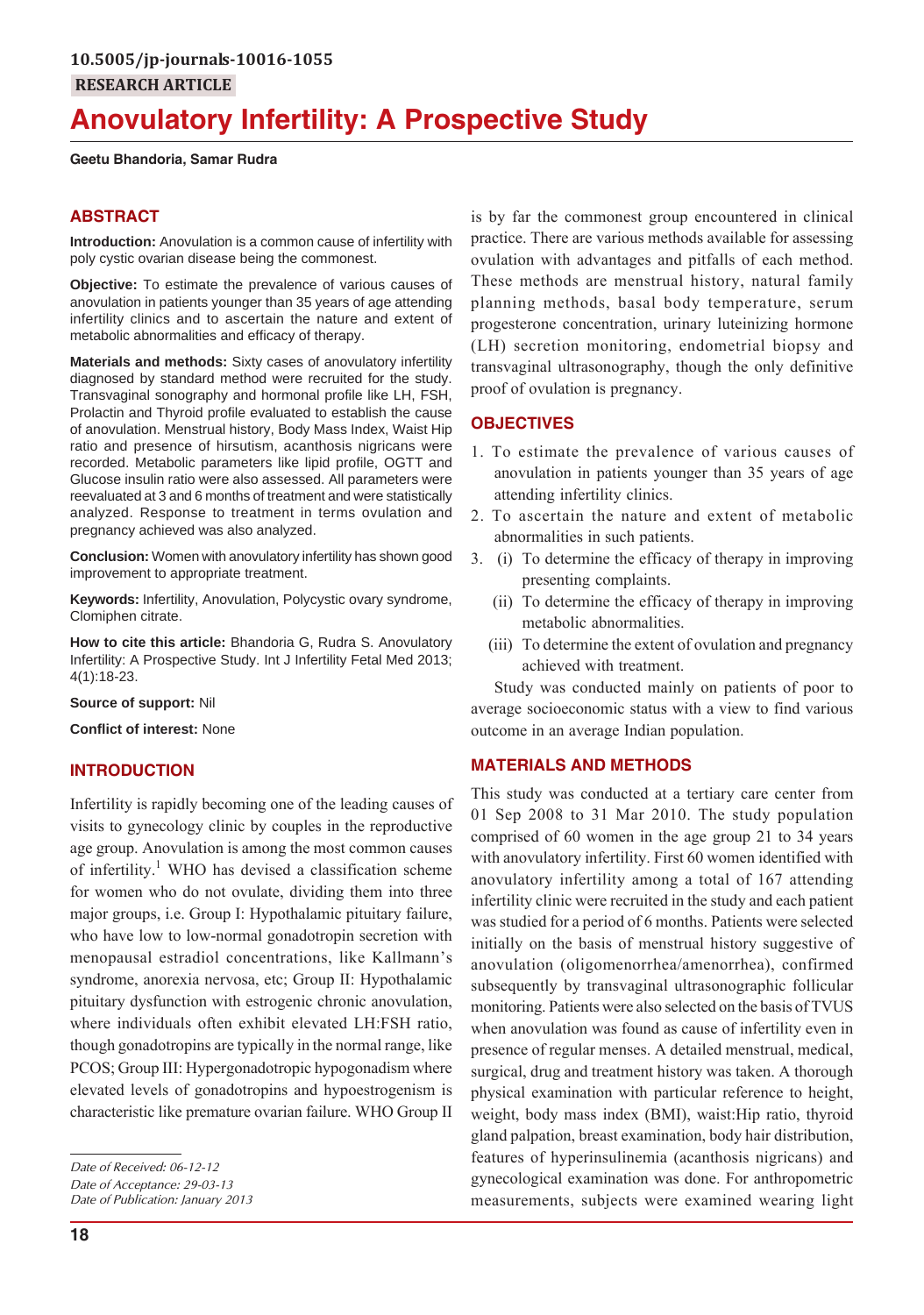clothes. BMI was calculated as weight  $(kg)/height (m<sup>2</sup>)$ . Waist and hip circumferences were measured to the nearest centimeter with a tape measure while the subject was standing. The waist was measured at the smallest girth midway between the lowest rib margin and the iliac crest, and the hip circumference was measured at the level of the greater trochanter to calculate the waist/hip ratio. The clinical features of acanthosis nigricans were assessed. Hirsutism was classified according to the Ferriman-Gallwey score (>8 taken as hirsutism). All patients were subjected to following investigation: Serum LH, follicle stimulating hormone (on day 2 of cycle) (Abbott Labs kit by microenzyme immunoassay), serum testosterone (Abbott Labs kit by microenzyme immunoassay), thyroid function tests (Abbott Labs kit by microenzyme immunoassay), prolactin levels (Abbott Labs kit by Microenzyme immunoassay), lipid profile, fasting glucose, fasting serum insulin (Biomedics Labs kit by microenzyme immunoassay), 75 gm 2-hour glucose tolerance test and transvaginal ultrasound (GE Healthcare Ultrasound LOGIQ P5/LOGIQ A5, 6.5 MHz E8C TVUS Probe). Patients were then diagnosed as PCOS/thyroid disorders/hyperprolactinemia/ combination of these disorders on basis of standard diagnostic criteria. Patients were treated on basis of diagnosis: 1. PCOS

- a. Weight reduction
- b. Insulin sensitizer—tab Metformin 500 mg TDS.
- 2. *Hypothyroidism:* Tab Eltroxin starting at 25 to 50 μg OD escalated as per requirement.
- 3. *Hyperthyroidism:* Tab carbimazole 10 mg TDS titrated as per thyroid status.

4. *Hyperprolactinemia:* Tab bromocriptine 2.5 mg OD-BD. After achieving ovulation, controlled ovarian hyper stimulation (COH) was achieved with clomiphene citrate/ purified FSH and later ovulation trigger with injection human chorionic gonadotropin (hCG) was given. COH was done even if ovulation was not achieved after 3 cycles of treatment, as primary complaint of patients was infertility. This was followed by timed intercourse/intrauterine insemination (IUI). Change in menstrual history pattern in patients with abnormal menses, anthropometric parameters like waist:hip ratio; biochemical parameters like fasting glucose:insulin ratio and serum testosterone were measured at 3 and 6 months after treatment. Hormonal variables, like serum LH, FSH, LH:FSH ratio, prolactin, thyroid hormone levels, were measured at 3 and 6 months following treatment. The results thus obtained were analyzed statitistically using students' t-test.

## **RESULTS**

A total of 60 patients who met the selection criteria were recruited in the study, out of the first 167 infertile patients

attending the outpatient clinic. On further evaluation, 38 (63.3%) patients were diagnosed to have features of polycystic ovary syndrome, eight (13.3%) had hyperprolactinemia, six (10%) had hypothyroidism, two (3.3%) had hyperthyroidism and six (10%) had combination of above disorders. Our study found PCOS as dominating cause of anovulation among the infertile population with as high as 63.3% of cases.

Table 1 shows distribution of patients with menstrual irregularities and their response to treatment. Twenty-eight patients out of 39 with menstrual irregularities showed improvement following treatment. Around 71.4% of patients showed improved menses 6 months following treatment with weight reduction and metformin in PCO group and similar improvement found with appropriate treatment in other groups.

The various metabolic derangements found in PCOS patients are highlighted in Table 2. Current study showed a prevalence of 13.1% obesity (BMI  $\geq$  30) and 34.2% overweight individuals (overall 47.3%). Mean waist:hip ratio found in this study was 0.76, which is on the higher side of the normal levels. Abnormal lipid profile was found in 15.8% of PCO patients, without any improvement over 6 months of treatment. Our study found mean G:I ratio to be 2.957 indicating insulin resistance. G:I ratio as well as those showing abnormal OGTT did not show any appreciable improvement in the values after treatment. 13 (34%) patients showed free testosterone levels >60 ng/dl indicating hyperandrogenemia. There was a significant fall 3 and 6 months post-treatment (60.5 ng/dl at 3 months and 54.60 ng/dl at 6 months following treatment *vs* 76.9 ng/dl before treatment). Table 3 shows that mean LH level was 12.092 IU/L and FSH level was 3.36 IU/l in this study. Mean LH: FSH ratio in this study was 3.799. Values  $\geq 3.0$  is considered to be a feature of PCOS.<sup>10</sup> After treatment, LH levels showed a significant fall (10.951 *vs* 12.103 at 3 months, p-value 0.00 and 10.86 *vs* 12.103 at 6 months, p-value 0.010), the levels were however still high. There was a modest fall in LH:FSH ratio 3 and 6 months posttreatment which reached statistical significance (3.3 *vs* 3.7, p-value 0.012 at 3 months and 3.1 *vs* 3.7, p-value 0.010 at 6 months).

There were total eight patients presenting with hyperprolactinemia as cause of anovulatory infertility and two patients who had hyperprolactinemia with PCOS and one patient had coexistent hypothyroidism in current study. The basal prolactin levels ranged from 33.0 to 121.8 ng/ml (mean 57.08 ng/ml). Following bromocriptine treatment (2.5 mg BD daily), mean prolactin levels came down to 22.42 ng/ml at 3 months and 15.93 ng/ml at 6 months (Table 3). One patient with basal prolactin level 121.8 ng/ml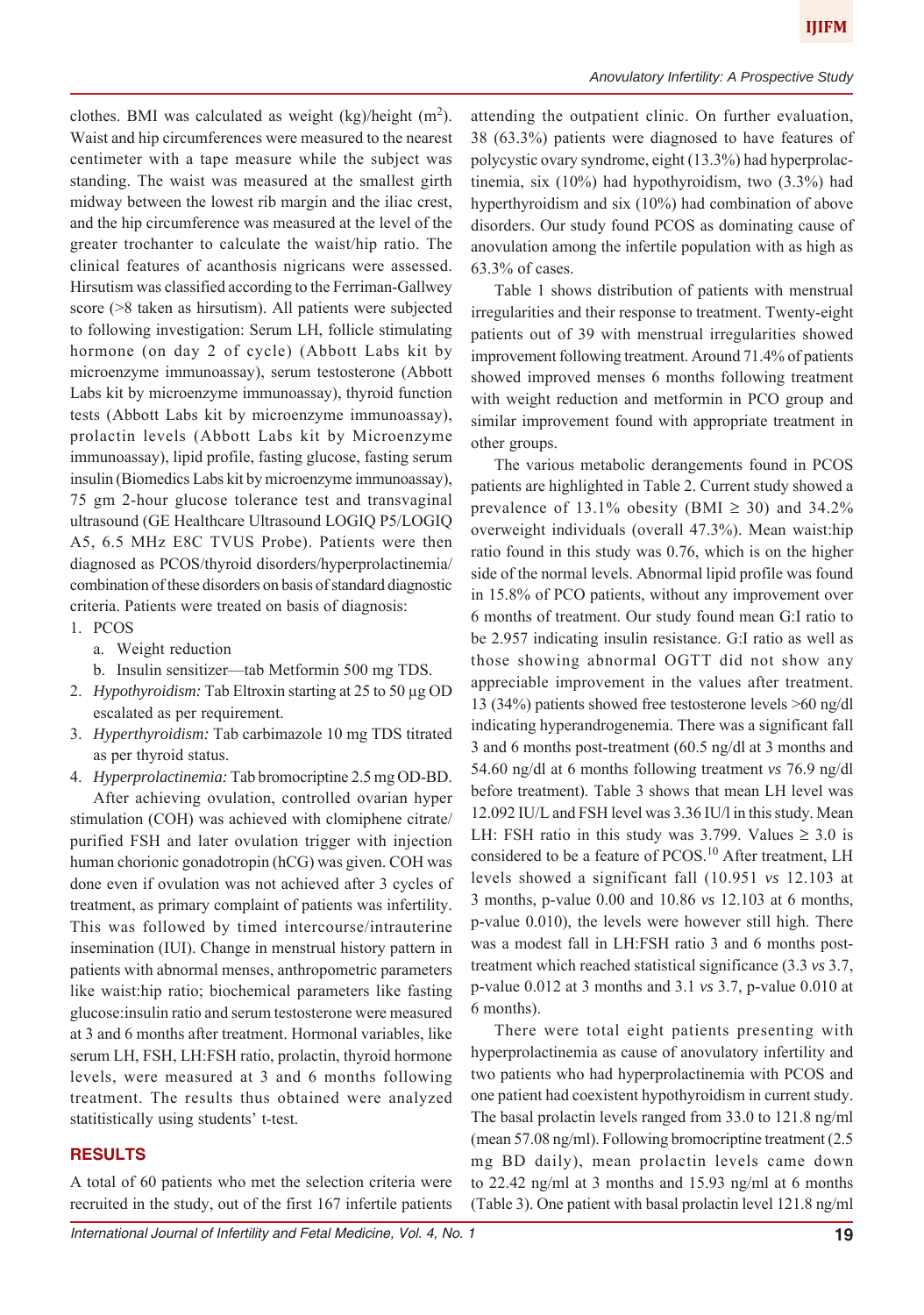was subjected to MRI brain to rule out macroadenoma; however, the study showed no adenoma. After continued treatment with bromocriptine, the prolactin levels came down to within normal range in all the patients.

There were total eight patients presenting only with thyroid abnormalities as cause of anovulatory infertility and six patients had hypothyroidism with either PCOS or hyperprolactinemia in the current study. Out of total 14 patients with thyroid disorders, only two patients had hyperthyroidism, while rest of the patients presented with hypothyroidism. They responded well to appropriate treatment with improvement in symptoms as well as hormonal profile. Their hormonal profile values before and after treatment is shown in Table 3.

Table 4 shows ovulation study in patients studied. 78.9% of PCO patients and all other achieved ovulation during the study period. Table 5 shows the pregnancies achieved during 6 months follow-up period. A total of 19 pregnancies were achieved during this study. Ten out of 38 PCO patients became pregnant during the study. There were two spontaneous pregnancies with bromocriptine alone and two pregnancies with bromocriptine and ovulation induction with clomiphene followed by intrauterine insemination making total pregnancy rate achieved 50% among hyperprolactinemia patients. There was one spontaneous pregnancy during treatment with thyroxine only and two pregnancies with thyroxine and ovulation induction with clomiphene followed by intrauterine insemination in

|          | Table 1: Menstrual patterns among various groups of patients and response to treatment in such patterns |                      |                           |                          |                      |  |  |
|----------|---------------------------------------------------------------------------------------------------------|----------------------|---------------------------|--------------------------|----------------------|--|--|
| S. no.   | Pattern                                                                                                 | $PCOS; n(\%)$        | Hyperprolactinemia; n (%) | Thyroid disorders; n (%) | Combined; $n$ $(\%)$ |  |  |
| 1.<br>2. | Irregular<br>Regular                                                                                    | 28(73.7)<br>10(26.3) | 3(37.5)<br>5(62.5)        | 5(62.5)<br>3(37.5)       | 3(50.0)<br>3(50.0)   |  |  |
| 3.       | Total                                                                                                   | 38                   |                           | 8                        | 6                    |  |  |
| 4.       | Improved                                                                                                | 20(71.4)             | 2(66.7)                   | 4(80)                    | 2(66.7)              |  |  |
| 5.       | Not improved                                                                                            | 8(28.6)              | 1(33.3)                   | 1(20.0)                  | 1(33.3)              |  |  |

| Table 2: Various metabolic disorders in patients of polycystic ovaries alone or in combination with other anovulatory disorders |                  |               |                  |          |            |          |               |          |            |          |
|---------------------------------------------------------------------------------------------------------------------------------|------------------|---------------|------------------|----------|------------|----------|---------------|----------|------------|----------|
| Group                                                                                                                           | Waist: hip ratio |               | <b>Hirsutism</b> |          | Acanthosis |          | Lipid profile |          | <b>GTT</b> |          |
|                                                                                                                                 | Increased        | Not increased | Present          | Absent   | Present    | Absent   | <b>Normal</b> | Abnormal | Normal     | Abnormal |
| PCOS:<br>$n$ (%)                                                                                                                | 7(18.4)          | 31(81.6)      | 23(60.5)         | 15(39.5) | 12(31.6)   | 26(68.4) | 32(84.2)      | 6(15.8)  | 34(89.5)   | 4(10.5)  |
| Combined:<br>$n$ (%)                                                                                                            | 1(16.7)          | 5(83.3)       | 0(0)             | 6(100)   | 2(33.3)    | 4(66.7)  | 6(100)        | 0(0)     | 5(83.3)    | 1(16.7)  |

| Table 3: Comparative statistical analysis of various hormonal markers in this study |                                                                                                                                            |                                                                                                                                          |                                                                                                                                         |                                                    |                                                    |  |  |  |
|-------------------------------------------------------------------------------------|--------------------------------------------------------------------------------------------------------------------------------------------|------------------------------------------------------------------------------------------------------------------------------------------|-----------------------------------------------------------------------------------------------------------------------------------------|----------------------------------------------------|----------------------------------------------------|--|--|--|
| Variable                                                                            | <b>Baseline</b>                                                                                                                            | 3 months                                                                                                                                 | 6 months                                                                                                                                | p-value (base vs<br>3 months)                      | p-value (base vs<br>6 months)                      |  |  |  |
| LH (IU/I)<br>FSH (IU/I)<br>LH:FSH<br>G:I ratio<br>Prolactin (mU/l)<br>TSH (mU/l)    | $12.09(38) \pm 1.52$<br>$3.36(38) \pm 0.78$<br>$3.79(38) \pm 1.02$<br>$2.95(38) \pm 0.68$<br>$57.08(12) \pm 19.88$<br>$24.54(8) \pm 14.92$ | $10.95(38) \pm 1.39$<br>$3.26(38) \pm 0.78$<br>$3.30(38) \pm 0.75$<br>$2.97(38) \pm 0.58$<br>$22.42(12) \pm 5.85$<br>$12.57(8) \pm 5.11$ | $10.86(38) \pm 1.26$<br>$3.10(38) \pm 0.70$<br>$3.11(38) \pm 0.46$<br>$2.86(38) \pm 0.85$<br>$15.93(12) \pm 2.17$<br>$5.98(8) \pm 2.07$ | 0.00<br>0.628<br>0.012<br>0.853<br>0.000<br>0.0021 | 0.010<br>0.620<br>0.010<br>0.839<br>0.001<br>0.010 |  |  |  |

| <b>Table 4:</b> Ovulation achieved after treatment in various subset of patients |                          |                     |                             |                          |                      |  |
|----------------------------------------------------------------------------------|--------------------------|---------------------|-----------------------------|--------------------------|----------------------|--|
| S. no.                                                                           |                          | $PCOS: n(\%)$       | Hyperprolactinemia; $n$ (%) | Thyroid disorders; n (%) | Combined; $n$ $(\%)$ |  |
| . .<br>2.                                                                        | Achieved<br>Not achieved | 30(78.9)<br>8(21.1) | 8(100)                      | 8(100)                   | 6(100)               |  |

|          | <b>Table 5:</b> The number of pregnancies achieved in various subgroups |                            |                           |                          |                         |  |  |
|----------|-------------------------------------------------------------------------|----------------------------|---------------------------|--------------------------|-------------------------|--|--|
| S. no.   | Pregnancy                                                               | $PCOS: n(\%)$              | Hyperprolactinemia; n (%) | Thyroid disorders; n (%) | Combined: $n$ $(\%)$    |  |  |
| 2.<br>3. | Achieved<br>Not achieved<br>Total                                       | 10(26.3)<br>28(73.7)<br>38 | 4(50.0)<br>4(50.0)        | 3(37.5)<br>5(62.5)       | 2(33.3)<br>4(66.7)<br>6 |  |  |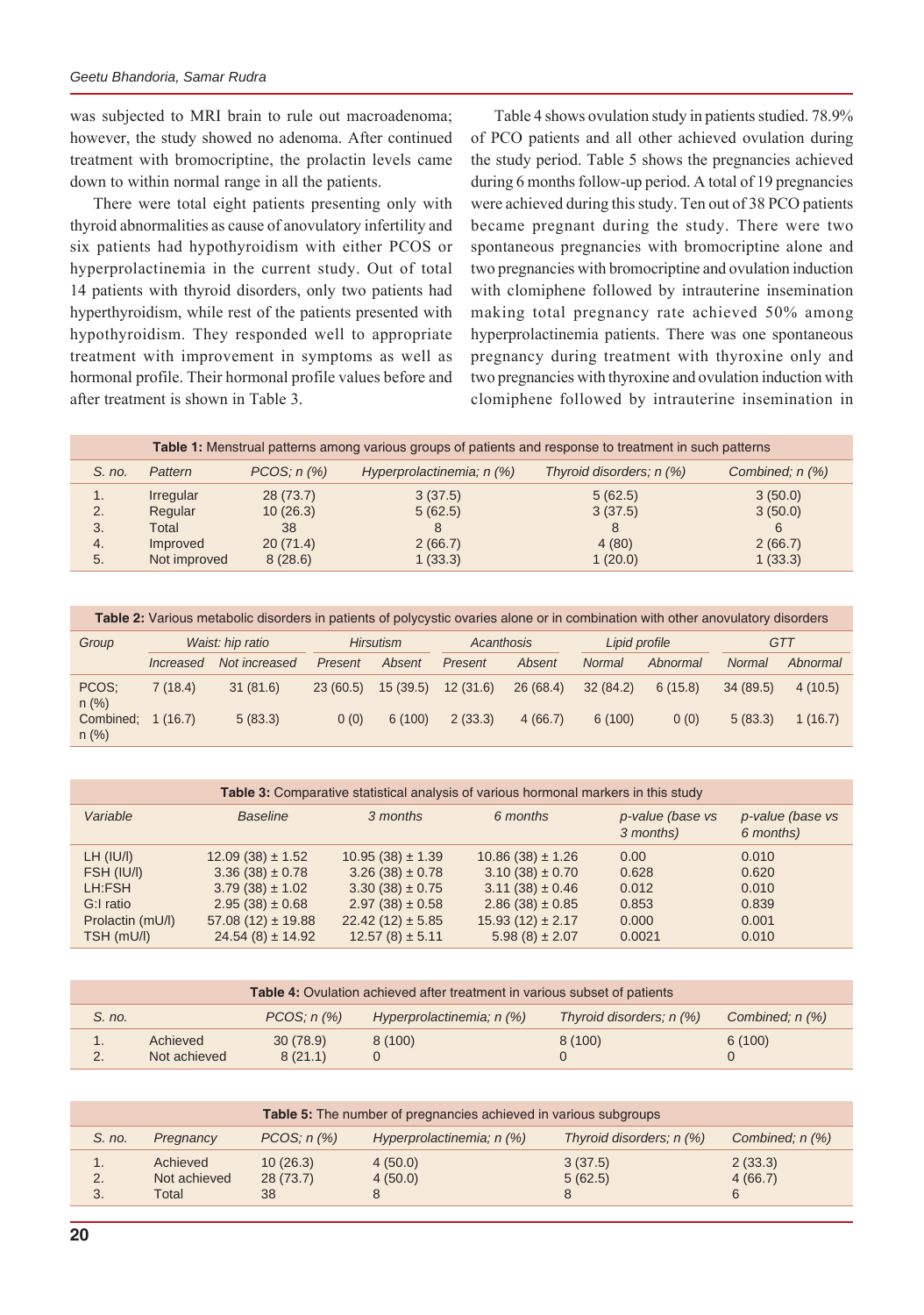hypothyroid patients. No pregnancy could be achieved in either of the two hyperthyroid patients.

## **DISCUSSION**

Anovulation is a common cause underlying infertility and is a common feature of various disorders like PCOS, thyroid disorders, etc. Overall 60 to 85% of such patients demonstrate overt menstrual dysfunction, primarily oligoamenorrhea, the remainder present with apparent eumenorrhea; although about 5% may demonstrate polymenorrhea. With treatment the length of menstrual cycle decreased from 45 to 120 days to 35 to 40 days, a 40% decrease in our study. In the study by Kolodziejczyk et al, the average length of cycle declined by  $36\%$ <sup>2</sup>

True virilization is rare in PCOS, 70% of them complain of cosmetically disturbing hirsutism. Adams et al<sup>3</sup> showed hirsutism in 55% of his patients. Our study showed hirsutism in 39.5% of PCOS patients. No change in hirsutism was seen after 6 months of treatment. 60 ng/dl of free serum testosterone was taken as the cutoff for hyperandrogenemia in this study. The free testosterone level ranged from 23.06 to 112.89 ng/dl, 13 (34%) patients showed levels >60 ng/dl indicating hyperandrogenemia. There was significant fall 3 and 6 months post-treatment (60.5 ng/dl at 3 months and 54.60 ng/dl at 6 months following treatment *vs* 76.9 ng/dl before treatment). Similar results were found by Hahn et al.<sup>4</sup> The prevalence of obesity in PCOS women has been reported to be a little more than 50% of cases.<sup>5</sup> Our study found 47.3% overweight patients among PCOS subgroup. Waist:hip ratio > 0.85 is generally considered a marker of insulin resistance.<sup>5</sup> Eight patients only had raised waist:hip ratio in our study. Waist:hip ratio was significantly higher in PCOS women than in control women in Legro et al study. $6$  A ratio of fasting glucose (G) to fasting insulin (I) has been qualified as a simple and useful predictor of insulin resistance in women with PCOS. A fasting G:I ratio (cutoff value <4.5) provided the best combination of sensitivity (95%) and specificity (84%) as well as the best positive predictive value (87%) and negative predictive value (94%) as a screening test for predicting insulin resistance in PCOS. The glucose-stimulated parameters obtained from the OGTT, although sensitive, displayed less specificity than fasting insulin and/or the fasting G:I ratio.<sup>6</sup> Insulin resistance and the resulting hyperinsulinemia contribute to the reproductive abnormalities in PCO women. There was no significant rise in fasting G:I ratio after 6 months of treatment in our study. Trolle et al too found no significant improvement in their study.<sup>7</sup> Present study did not find any improvement in insulin sensitivity possibly because of less number of obese individuals affecting overall results. All women with PCOS are at increased risk of developing impaired glucose tolerance and overt type 2 diabetes mellitus due to underlying insulin resistance. In Legro et al study IGT was found in 31% of women with PCOS and diabetes in 7.5%. In nonobese, these figures were 10.3 and 1.5%.6 Present study found abnormal OGTT in four PCOS patients and one with combination disorders, which showed no improvement over 6 months treatment, probably due to short period of observation. Pasquali et al<sup>8</sup> demonstrated improvement in carbohydrate metabolism in his study over a period of 2 years, in comparison to our studies of 6 months duration. A spectrum of abnormal lipid and lipoprotein profiles may be found in patients with PCOS; characteristically patients have raised cholesterol, triglycerides, LDL and decreased HDL and Apo A1 levels. These findings, however, are highly variable and depend on the obesity status, diet and ethnicity of the population studied. Yilmaz et al found no positive impact on serum lipids in their 6 months study of PCOS patients, $9$  similar to our study.

LH and FSH levels were measured and LH levels (mean LH level: 12.092 IU/l) were found to be raised in all PCOS patients in this study. Normal levels in early follicular phase 6.5 IU/l, mid-follicular phase 5.0 IU/l, late follicular phase  $7.2$  IU/l.<sup>10</sup> Nestler et al showed a significant reduction in basal levels of LH with metformin therapy (from 8.5 mIU/l to 2.8 mIU/ml) in both obese as well as lean PCOS patients.11 Our study did not show such a fall in LH levels probably due to less number of individuals achieving weight reduction over 6 months affecting both G:I ratio as well as LH levels.

Follicular maturation (follicles >15 mm) was assessed during the study period. 78.9% of PCOS patients, all patients of thyroid disorders, hyperprolactinemia and combination disorders achieved ovulation following treatment. Follicular maturation was seen by TVUS starting from day 10 of the menstrual cycle. Pirwani et al showed improvement in ovulation ranging from 40 to 90%.<sup>12</sup> There were two  $(5.5\%)$ spontaneous pregnancies following metformin treatment in PCOS group. Velazquez et al described 11% spontaneous pregnancies in his study.<sup>13</sup> Rest 36 patients underwent ovulation induction with clomiphene citrate followed by timed intercourse (TI) or intrauterine insemination (IUI). There were eight pregnancies (22.2%) following ovulation induction with TI/IUI, making an overall pregnancy rate 26.3%. Results could have been better if the study was for a longer duration. George et al achieved overall pregnancy rate of 16.7% in 27 patients who were given metformin 1,500 mg/day in divided doses for 6 months.14

Hyperprolactinemia commonly occurs in the absence of galactorrhea (66%), which may result from inadequate estrogenic or progestational priming of breast.<sup>1</sup> 63.6%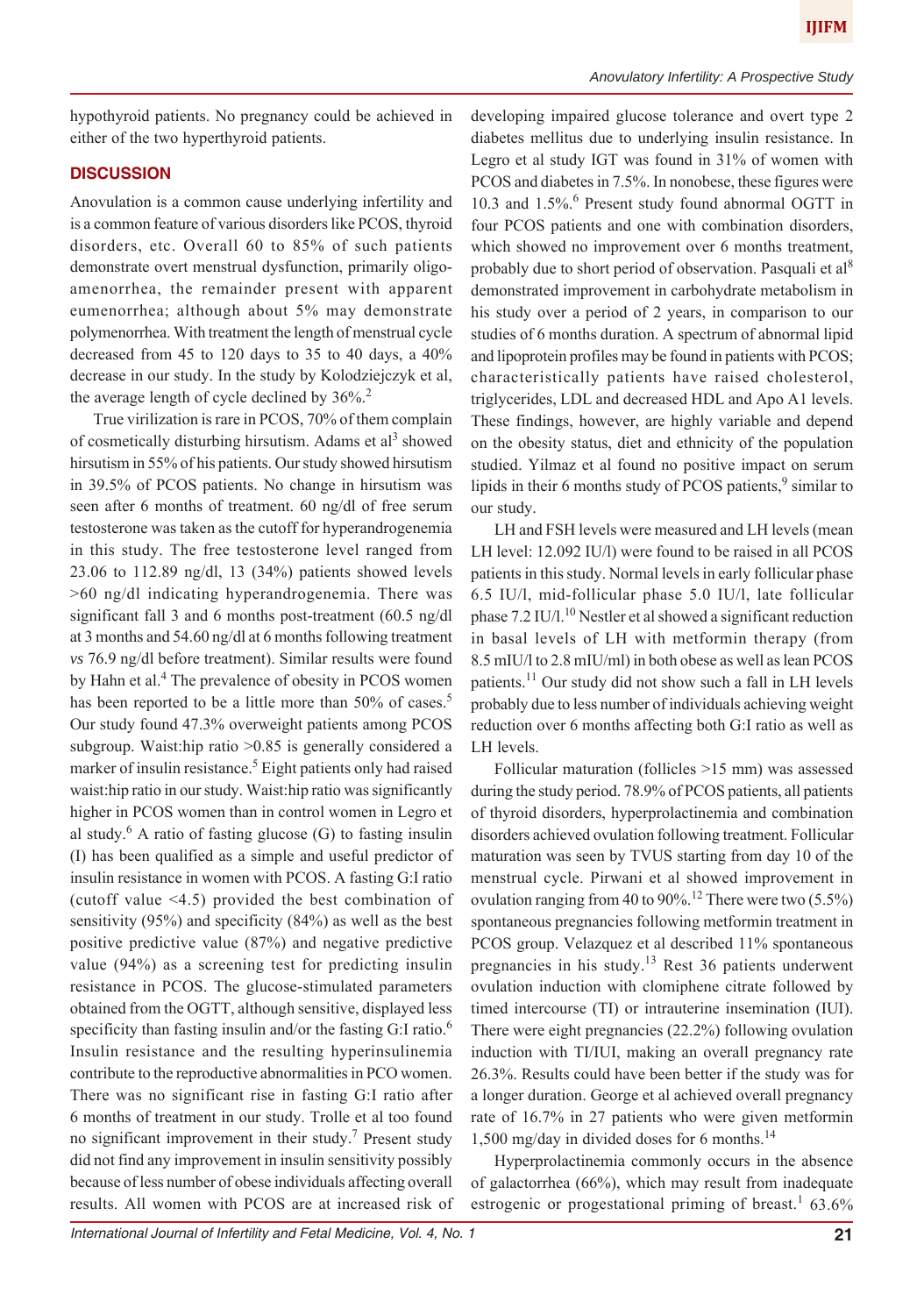(total 7) of the patients in our study had galactorrhea at the time of presentation, while 36.4% (4 patients) did not have galactorrhea and pregnancy achieved in this group is 50%. Pepperell et al had found 16 (80%) out of 20 patients of hyperprolactinemia to be having clinical galactorrhea. Basal prolactin levels in their study ranged from 19.0 to 93.2 ng/ml and ovulation achieved in 17 (85%) of the 20 patients studied and pregnancy in 14  $(70\%)$ .<sup>15</sup>

Krass et al found menstrual irregularities in 23 to 25% of patients with thyroid disorders in their study, oligomenorrhea was found to be commonest manifestation.16 In our study, six (75%) of these patients reported improved cycles after 6 months of treatment. There was a significant drop in TSH levels with thyroxine associated with clinical improvement in the form of ovulation. Though the TSH levels showed a significant fall following treatment, the mean levels were still high (5.986 at 6 months); this was probably due to a few patients with initial very high levels affecting overall figures. Our pregnancy rate achieved in this group is 21%. Oravec et al reported pregnancy rates following thyroxine replacement therapy in infertile women with ovulatory dysfunction and hypothyroidism up to  $64\%$ <sup>17</sup> Becker et al showed overall and spontaneous pregnancy rates to be highest among women with normal TSH levels following treatment.<sup>18</sup>

# **CONCLUSION**

Anovulation is a common cause of female infertility. Polycystic ovary syndrome by far the commonest underlying factor. It is associated with a number of metabolic and endocrinological abnormalities principally hyperinsulinemia and hyperandrogenism. Metformin improves menstrual cyclicity, follicular maturation and ovulation rates in PCOS patients besides improving the metabolic parameters which is of great significance in preventing the long-term consequences. Dopamine agonists like bromocriptine can correct hormonal and ovulatory dysfunction associated with hyperprolactinemia. Appropriate treatment of thyroid disorders in form of thyroxine replacement in hypothyroid and antithyroid drugs in hyperthyroid individuals can improve menstrual and ovulatory disturbances in such patients.

Success rate of treatment is much higher in patients with anovulatory infertility in comparison to other causes of female infertility. Management of such cases can easily be handled by gynecologists at peripheral centers with basic infrastructure.

Findings of this study in respect of various anthropometric, metabolic and endocrinological parameters as well as their response to treatment in this subset of patients,

require further evaluation by a larger and long-term study in this socioeconomic and ethnic group of population.

## **REFERENCES**

- 1. Speroff L, Fritz MA. Clinical gynecological endocrinology and infertility (7th ed). Lippincott Williams and Wilkins 2010.
- 2. Kolodziejczyk B. Metformin decreases hyperandrogenism and hyperinsulinemia in women with PCOS. Fertl Stril 2000;73: 6-12.
- 3. Adams J, Polson DW, Franks S. Prevalence of polycystic ovaries in women with anovulation and idiopathic hirsutism. BMJ 1986; 293:355-59.
- 4. Hahn S, Benson S, Elsenbruch S, Pleger K, Tan S, Mann K, et al. Metformin treatment of polycystic ovary syndrome improves health-related quality-of-life, emotional distress and sexuality. Human Reprod 2006;21(7):1925-34.
- 5. Korhonen S, Hippeläinen M, Niskanen L, Vanhala M, Saarikoski S. Relationship of the metabolic syndrome and obesity to polycystic ovary syndrome: A controlled, populationbased study. Am J Obstet Gynecol 2001;184:289-96.
- 6. Legro RS, Kunselman AR, Dodson VC, et al. Prevalence and predictions of the risk for type 2 diabetes mellitus and impaired glucose tolerance in polycystic ovary syndrome: A prospective, controlled study in 254 affected women. J Clin Endocrinol Metab 1999;84:165-74.
- 7. Trolle B, Flyvbjerg A, Kesmodel U, Lauszus FF. Efficacy of metformin in obese and non-obese women with polycystic ovary syndrome: A randomized, double-blinded, placebo-controlled cross-over trial. Hum Reprod 2007;22(11):2967-73.
- 8. Pasquali R, Gambineri A, Biscotti D, et al. Effect of long-term treatment with metformin added to hypocaloric diet on body composition, fat distribution, and androgen and insulin levels in abdominally obese women with and without the polycystic ovary syndrome. J Clin Endocrinol Metab 2000;85:2767-74.
- 9. Yilmaz M, Bukan N, Ayvaz G, Karakoç A, Törüner F, Çakir N, Arslan M. The effects of rosiglitazone and metformin on oxidative stress and homocysteine levels in lean patients with polycystic ovary syndrome. Hum Reprod 2005;20(12):3333-40.
- 10. Rajaniemi HJ, Ronnberg L, Kauppila A, Ylostalo P, Vihko R. Luteinizing hormone receptors in ovarian follicles of patients with polycystic ovarian disease. J Clin Endocrinol Metab 1980;51:1054-57.
- 11. Nestler JE, Jakubowicz DJ. Lean women with polycystic ovary syndrome respond to insulin reduction with decreases in ovarian P450c17\_activity and serum androgens. J Clin Endocrinol Metab 1997;82:4075-79.
- 12. Pirwany IR, Yates RW, Cameron IT, Fleming R. Effects of the insulin sensitizing drug metformin on ovarian function, follicular growth and ovulation rate in obese women with oligomenorrhoea. Hum Reprod 1999;14:2963-68.
- 13. Velazquez EM, Mendoza S, Hamer T, et al. Metformin therapy in polycystic ovary syndrome reduces hyperinsulinemia, insulin resistance, hyperandrogenemia, and systolic blood pressure, while facilitating normal menses and pregnancy. Metabolism 1994;43:647-54.
- 14. George SS, George K, Irwin C, Job V, Selvakumar R, Jeyaseelan V, Seshadri MS. Sequential treatment of metformin and clomiphene citrate in clomiphene-resistant women with polycystic ovary syndrome: A randomized, controlled trial. Hum Reprod 2003;18(2):299-304.